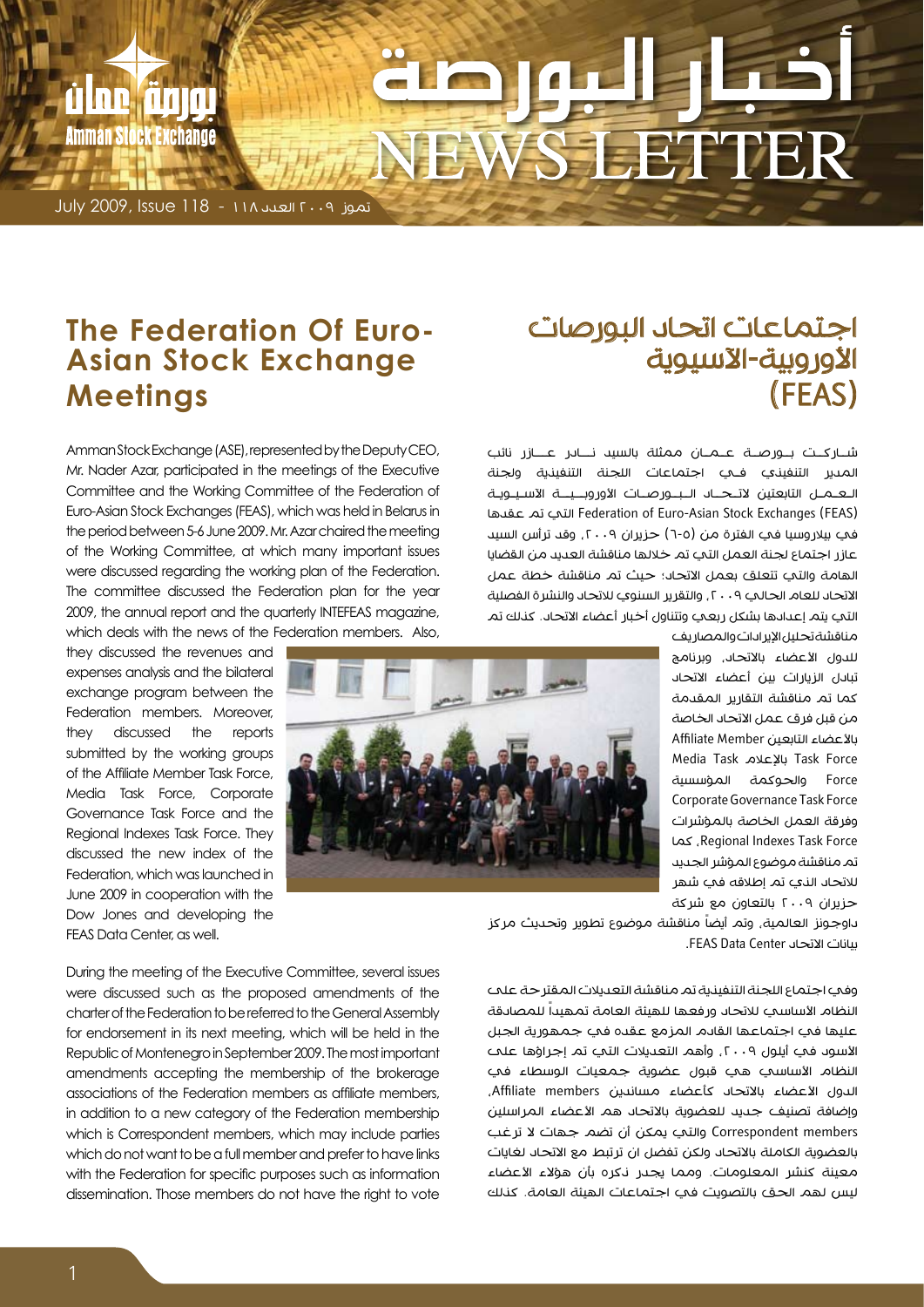تم خلال الاجتماع مناقشة الخطة الاستراتيجية الخمسية الحالية لالتحاد والتي تركز على ضرورة تعزيز التعاون والتكامل بين أعضاء الاتحاد وزيادة مجالات التعاون بين كافة الأطراف المشاركة في أسواق المال في الدول الأعضاء، وتعزيز الإفصاح والشفافية والثقة بأسواق االتحاد، إضافة إلى تعزيز الحوكمة المؤسسية، وتطوير البحث العلمي والتدريب بين أعضاء الاتحاد. وتم خلال الاجتماع مناقشة التقرير السنوي والحسابات الختامية لالتحاد للعام 2008 والمصادقة عليها.

in the assembly meetings. Also, during the meeting they discussed the plan of the Federation, which focuses on the need to strengthen cooperation and integration among the members of the Federation and the areas of cooperation between all parties involved in the financial markets in the member countries, and the strengthening of disclosure, transparency and confidence in the markets, as well as to enhance corporate governance and the development of scientific research and training among members of the Federation. Finally, they discussed and approved the annual report and the final account of the Federation.

#### **IOSCO** Publishes **Principles for the Effective Regulation of Short Selling**

The International Organization of Securities Commissions' (IOSCO) Technical Committee has published a final report entitled Regulation of Short Selling which contains high level principles for the effective regulation of short selling. The Technical Committee recommends that effective regulation of short selling comprises the following four principles: a) short selling should be subject to appropriate controls to reduce or minimize the potential risks that could affect the orderly and efficient functioning and stability of financial markets, b) short selling should be subject to a reporting regime that provides timely information to the market or to market authorities. c) short selling should be subject to an effective compliance and enforcement system. d) short selling regulation should allow appropriate exceptions for certain types of transactions for efficient market functioning and development.

#### األيوسكو تصدر مبادئ تنظيم البيع على المكشوف

أصدرت اللجنة الفنية في المنظمة الدولية لهيئات الرقابةعلى آسواق رأس المال )IOSCO )تقريرا نهائيا لتنظيم عملية البيع على المكشوف بشكل فعال حيث أوصت اللجنة بتطبيق أربعة مبادئ أساسية للحفاظ على كفاءة السوق، حيث تعرض المبدأ األول إلى ضرورة توفر الرقابة على عمليات البيع على المكشوف للحد من المخاطر المرتبطة بتقلبات األسعار، وتعرض المبدأ الثاني إلى ضرورة توفر الأنظمة التي توفر جميع المعلومات الضرورية للمستثمرين بشكل فوري، وجاء المبدأ الثالث ليؤكد ضرورة المطابقة والتعزيز لعمليات البيع والشراء، وأخيرا جاء المبدأ الرابع بحيث يسمح بوجود استثناءات معينة لبعض أنواع عمليات البيع على المكشوف وذلك تماشيا مع الحفاظ على كفاءة السوق وتطوره.

### **The Annual U.S. Securities and Exchange Commission's Meeting**

Amman Stock Exchange, represented by Mr. Moayyad Tahtamony, Head of Listing Section at the Listing and Operations Department and Mr. Tareq Abu-Haija from the Surveillance and Inspection Department; participated in the U.S. Securities and Exchange Commission's annual International Institute for Securities Market Development which was held in Washington D.C. The meeting addressed several issues including the market development, operation and regulation of securities markets.

## االجتماع السنوي لهيئــة الرقابــة األمريكيــة

شاركت بورصة عمان ممثلة بالسيد مؤيد التهتموني رئيس قسم الإدراج في دائرة الإدراج والعمليات والسيد طارق أبو الهيجاء من دائرة الرقابة والتفتيش في الاجتماع السنوي لهيئة الرقابة الأمريكية لتطوير أسواق رأس المال الذي عقد في واشنطن، حيث تناول االجتماع عدة مواضيع متعلقة بتطوير أسواق رأس المال والجوانب التشريعية وأساليب الرقابة الحديثة.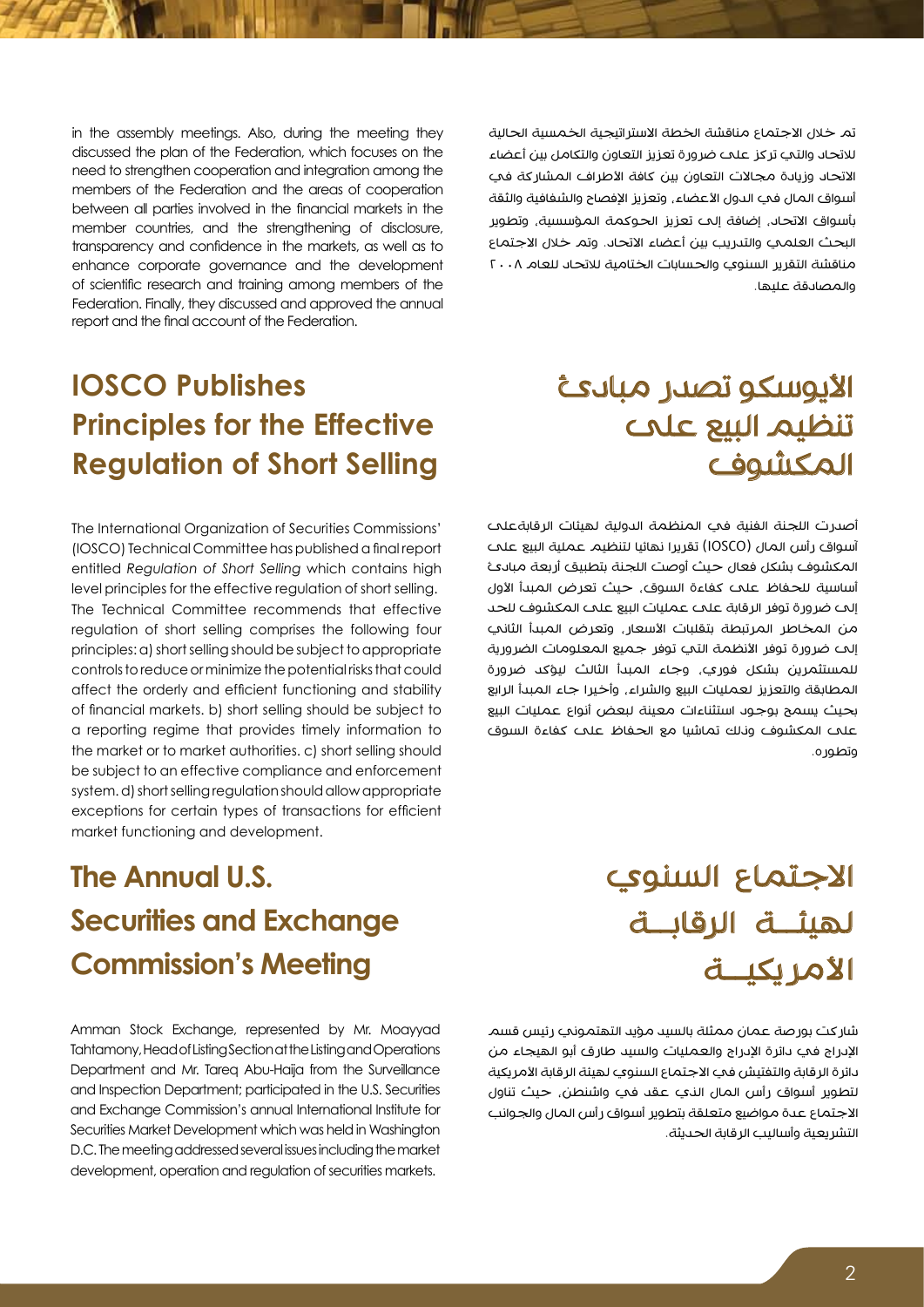#### أداء بورصة عمان

#### **ASE Performance**

ASE performance revealed a decline during June 2009, as the ASE price index weighted by free-float shares closed at (2735.2) points, a (0.84%) decrease in comparison with the end of 2008. This came as a result of the decrease in financial sector index by  $(5.6%)$ , but the services sector index increased by  $(1.3\%)$ , and the industry sector by (7.3%). The index weighted by market capitalization closed at  $(5935)$  points at the end of June, a  $(5\%)$ decrease in comparison with the end of 2008. The trading volume until June 2009 reached JD (6) billion compared to JD (12.3) billion in the same period of the last year, a (51%) decrease. The number of traded shares increased to  $(3.3)$  billion shares in comparison with  $(3.2)$  billion shares at the same period of last year, a (2%) increase. The number of executed contracts decreased to (1.713) million contracts, a decrease of (23.7%) in comparison with the same period of last year. Market capitalization of listed companies decreased by JD (1.1) billion reaching JD (24.334) billion, a (4.2%) decrease against the end of year 2008, constituting (171.5%) of the GDP.

أظهرت مؤشر ات الأداء في بور صة عمان تر اجعاً خلال شهر حزير ان من عام ٢٠٠٩. حيث أغلق الرقم القياسي المرجح للأسهم الحرة عند (٢٧٣٥,٢) نقطة وبانخفاض نسبته (٨٤,٨٤) مقارنة مع مستواه فح نهاية العام ٢٠٠٨، جاء نلك نتيجة لانخفاض الرقم القياسي لأسعار أسهم القطاع المالي بنسبة (٥,٦٪) , بينما ارتفع لقطاع الخدمات بنسبة (١.٣٪), ولقطاع الصناعة بنسبة (٧.٣٪) ، كما أغلق الرقم القياسي المرجح بالقيمة السوقية عند (٥٩٣٥) نقطة بانخفاض نسبته (٥٪) مقارنة مع مستواه في نهاية العام .2008و بلغ حجم التداول لغاية شهر حزيران 2009 حوالي )6( مليار دينار مقارنة مع )12.3( مليار دينار لنفس الفترة من العام الماضي وبانخفاض نسبته (٥١٪). وبالنسبة لعدد الأسهم المتداولة فقد ارتفع ليصل إلى (٣,٣) مليار سهم مقارنة مع (٣,٢) مليار سهم للعام الماضمي وبارتفاع نسبته (٢٪), كما انخفضت عدد العقود المنفذة ليصل إلى )1.713( مليون عقد، بانخفاض نسبته )%23.7( لنفس الفترة من العام الماضي. وبالنسبة للقيمة السوقية لألسهم المدرجة في بورصة عمان فقد انخفضت بمقدار )1.1( مليار دينار لتصل إلى (٢٤,٣٣٤) مليار دينار وبانخفاض نسبته (٤,٢٪) مقارنة مع نهاية عام 2008 لتشكل مـا نسبتــه )%171.5( من الناتج المحلي اإلجمالي.

#### **ASE Performance Indicators**

#### مؤشرات أداء بورصة عمان

|                              | $\%$<br>Change | أيار<br>May | حزيران<br>June |                                    |
|------------------------------|----------------|-------------|----------------|------------------------------------|
| Trading Value (JD m)         | (13.2)         | 1108        | 962.2          | حجم التداول (مليون دينار)          |
| Avg. Daily Trading Value (m) | (34.6)         | 50.4        | 32.9           | المعدل اليومي لحجم التداول (مليون) |
| No. of Traded Shares (m)     | (10.4)         | 549.7       | 492.8          | عىد الأسهم (مليون)                 |
| No. of Contracts (thousand)  | (5.7)          | 299.8       | 282.8          | عىد العقود (بالألف)                |
| Market Capitalization (JD m) | (6.5)          | 26014       | 24334          | القيمة السوقية (مليون دينار)       |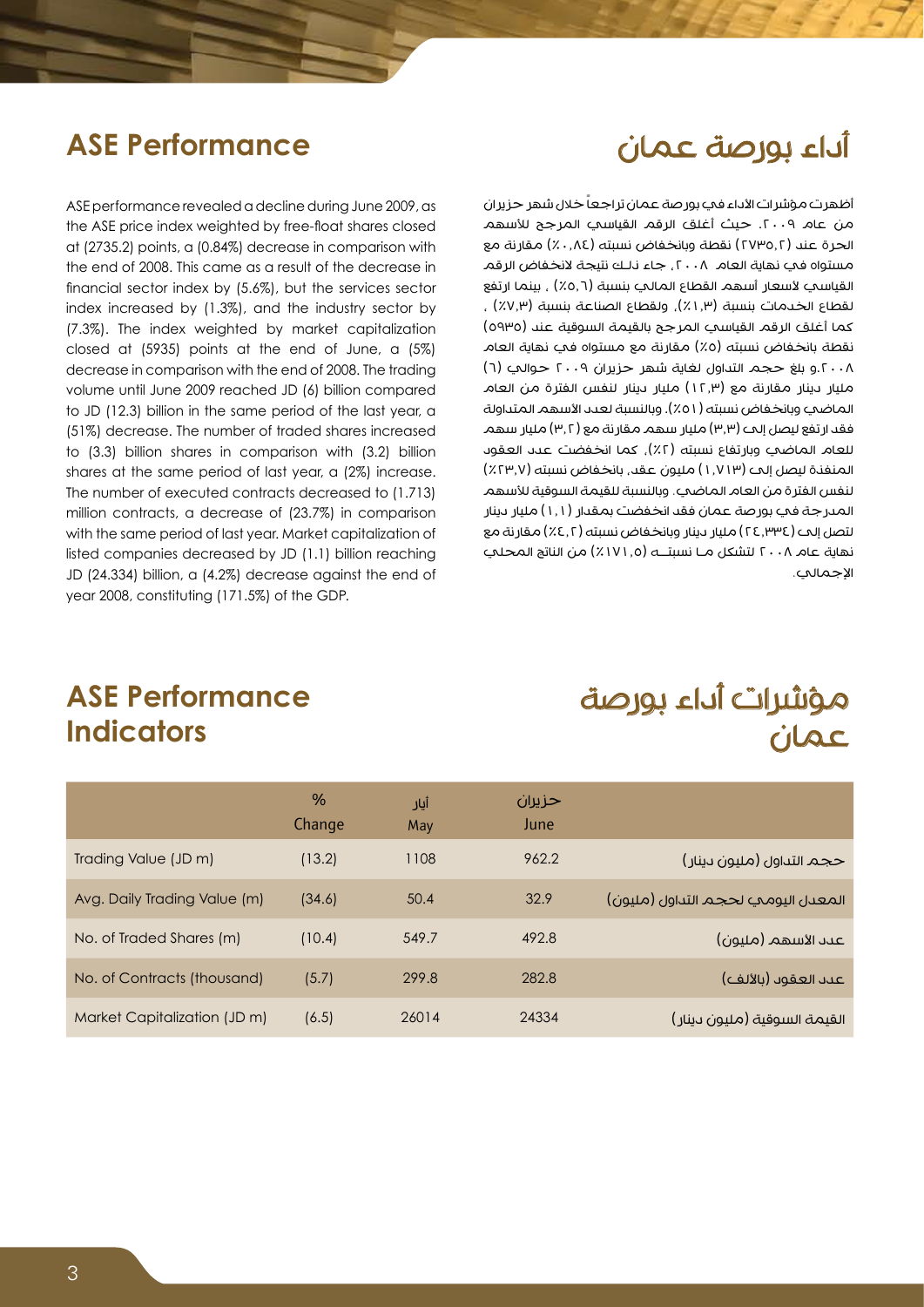#### قرارات بورصة عمان

#### **ASE Resolutions**

#### **CEO** decisions

- Suspend the trading of Darkom Finance and Invest-<br>ment as of June 2, 2009.
- Suspend the trading of Falcon for Investment and Financial Services as of June 2, 2009.
- List the (4) million shares capital increase of Al-Faris National Comp Investment and Export, as of June 8, 2009. The company paid in capital reached (29) mil-<br>lion shares.
- List the eighth issue of Treasury Bills for the year 2009, as of June 11, 2009. The maturity date is  $18/11/2009$ and the total value is JD (100) million.
- List the eleventh issue of Treasury Bonds for the year 2009, as of June 11, 2009. The maturity date is 5/5/2014. The total value is JD (50) million, and (5.726%) interest .rate
- List the twelfth issue of Treasury Bonds for the year 2009, as of June 14, 2009. The maturity date is  $12/5/2012$ . The total value is JD (100) million, and (4.795%) inter-<br>est rate.
- List the (5) million right issues capital increase of Al-Faris National Comp Investment and Export, as of June 10,2009.
- List the (1) million shares capital increase of Al-Bilad izing part of the issuance premiums and part of the Medical Services, which emanated from capitalretained earnings, as of June 10, 2008. The company paid in capital reached (17.500.000) shares.
- List the (1.500.000) shares capital increase of AL-Bilad for Securities and Investment, which emanated from capitalizing part of the retained earnings, as of June 10, 2009. The company paid in capital reached  $(11.500.000)$  shares.
- lamic Insurance, which emanated from capitalizing • List the (2) million shares capital increase of The Ispart of the voluntary reserves and part of the retained earnings, as of June 10, 2009. The company paid in capital reached (12) million shares.
- ternational Hotel, which emanated from capitalizing • List the (2) million shares capital increase of Arab Inpart of the retained earnings, as of June 10, 2009. The company paid in capital reached (27) million shares.
- List the (6.447.188) shares capital increase of Arab izing part of the retained earnings, as of June 10, 2009. Banking Corporation, which emanated from capital-The company paid in capital reached (70.919.063) .shares
- List the (3.525.000) shares capital increase of Zarka

- **قرارات المدير التنفيذي**<br>· يقاف التداول بأسهم شركة داركم للتمويل والاستثمار وذلك اعتباراً  $\alpha$ من  $7/\Gamma$ /۲۰۰۹.
- إيقاف التداول بأسهم شركة الصقر لالستثمار والخدمات المالية وذلك اعتباراً من ٢٠٠٩/٦/٢
- إدراج أسهم الزيادة في رأس مال شركة الفارس الوطنية لالستثمار والتصدير والبالغة (٤) مليون سهماً, ليصبح رأس المال المدرج في البور صة (٢٩) مليون سهماً وناك اعتباراً من ١٢٠٨٩/٨.
- إدراج اإلصدار الثامن من اذونات الخزينة لعام 2009 استحقاق 2009/11/18 والبالغ عددها ) 100.000( سند بقيمة اسمية مقدارها )1000( دينار وقيمة إجمالية تبلغ )100( مليون دينار ، وذلك اعتباراً من ۱۱/۲/۹/۱۱.
- إدراج الإصدار الحادي عشر من سندات الخزينة لعام ٢٠٠٩ استحقاق 2014/5/5 والبالغ عددها ) 50.000( سند بقيمة اسمية مقدارها (١٠٠٠) دينار وقيمة إجمالية تبلغ (٥٠) مليون دينار وفائدة (٥,٧٢٦٪) وناك اعتباراً من ١١/٦/١٦. ٢٠٠٩.
- إدراج الإصدار الثاني عشر من سندات الخزينة لعام ٢٠٠٩ استحقاق 2012/5/12 والبالغ عددها ) 100.000( سند بقيمة اسمية مقدارها )1000( دينار وقيمة إجمالية تبلغ )100( مليون دينار وفائدة (٤.٧٩٥/١٤٪)وناك اعتباراً من ١٤/٢٠٠٩/٦/١٤
- إدراج ( ٥) مليون حق اكتتاب باسهم الزيادة في شركة الفارس الوطنية لالستثمار والتصدير وذلك اعتباراً من .2009/6/10
- إدراج أسهم الزيادة في رأس مال شركة البالد للخدمات الطبية والبالغة (١)مليون سهماً ,والتب تمت زيادتها عن طريق رسملة جزء من علاوة الإصدار وجزء من الأرباح المدورة ليصبح رأس المال المكتتب به والمــــفوع (١٧,٥٠٠,٠٠٠) سهماً ونـلك اعتباراً من  $.1\cdot9/7/1.$
- إدراج أسهم الزيادة في رأس مال شركة البالد لألوراق المالية والاستثمار والبالغة (١,٥٠٠,٠٠٠) سهماً، والتي تمت زيادتها عن طريق رسملة جزء من الأرباح المدورة ليصبح رأس المال المكتتب به والمدفوع (١١,٥٠٠,٠٠٠) سهماً ونلك اعتباراً من ١٠١٠/١٠٩.
- إدراج أسهم الزيادة في رأس مال شركة التأمين الإسلامية والبالغة (٢) مليون سهماً، والتي تمت زيادتها عن طريق رسملة جزء من الاحتياطي الاختياري وجزء من الأرباح المدورة ليصبح رأس المال المكتتب به والمـــفوع (١٢) مليون سهماً ونـلك اعتباراً من  $.1\cdot9/7/1.$
- إدراج أسهم الزيادة في رأس مال شركة العربية الدولية للفنادق والبالغة (٢) مليون سهماً, والتي تمت زيادتها عن طريق رسملة جزء من الأرباح المدورة ليصبح رأس المال المكتتب به والمدفوع (٢٧) مليون سهماً وناك اعتباراً من ١٠/٩/١٠. ٢٠٠٩.
- إدراج أسهم الزيادة في رأس مال شركة بنك المؤسسة العربية المصرفية والبالغة (٦,٤٤٧,١٨٨) سهماً، والتي تمت زيادتها عن طريق رسملة جزء من الأرباح المدورة ليصبح رأس المال المكتتب به والمدفوع (٧٠,٩١٩, ٠٧٠) سهماً ونالك اعتباراً من ١٠/٦/١٠. ٢٠.
- إدراج أسهم الزيادة في رأس مال شركة الزرقاء للتعليم واالستثمار والبالغة (٣,٥٢٥,٠٠٠) سهماً، والتبَ تمت زيادتها عن طريق رسملة جزء من الاحتياطي الاختياري والخاص وجزء من الأرباح ً المدورة ليصبح رأس المال المكتتب به والمدفوع )12( مليون سهما وذلك اعتباراً من ١٠/٦/١٠ . ٢٠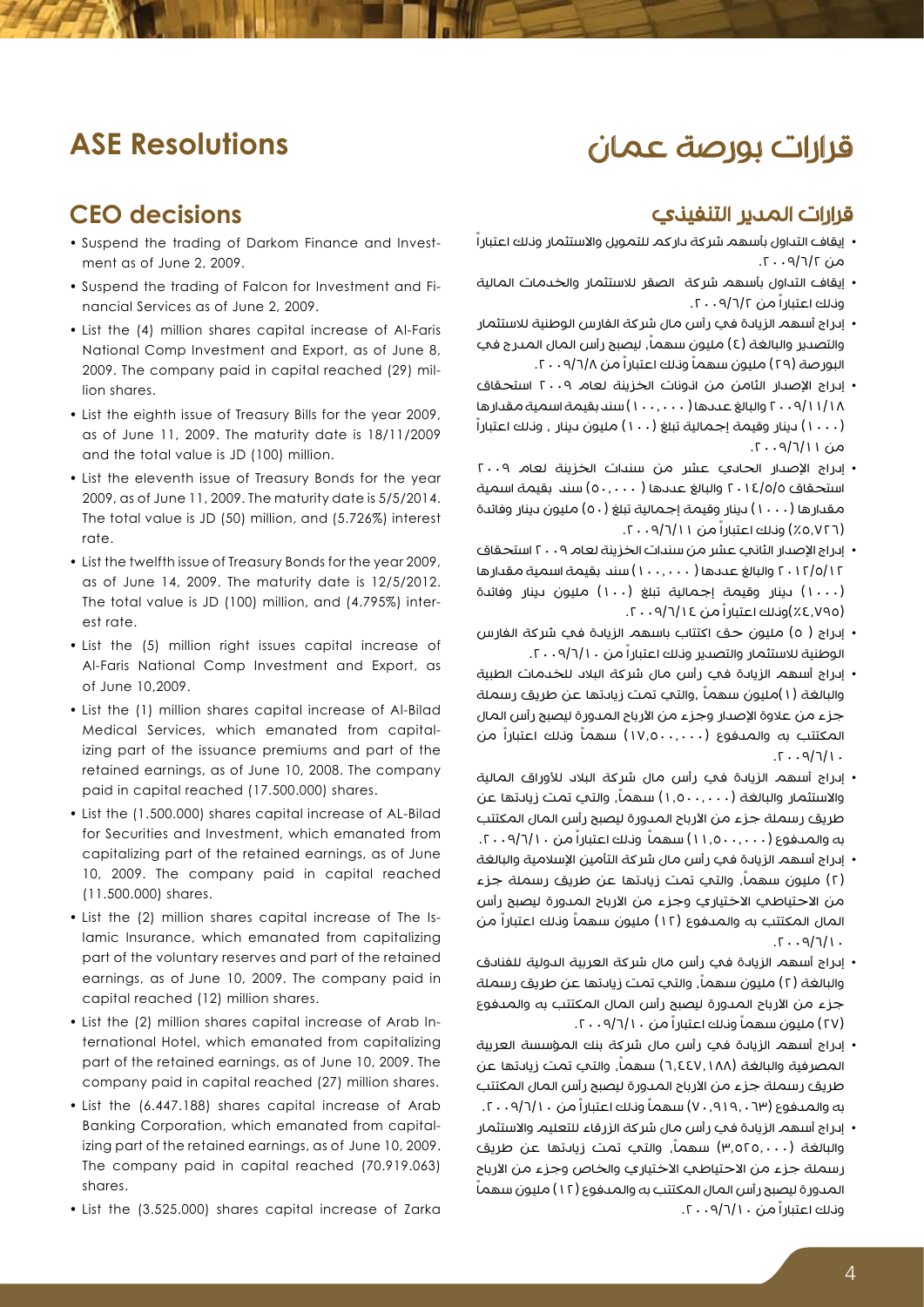Private University, which emanated from capitalizing part of the voluntary reserves, private reserves, and part of the retained earnings, as of June 10, 2009. The company paid in capital reached (12) million shares.

- Re-trade the shares of Darkom Finance and Invest-<br>ment, as of June 14, 2009.
- Re-trade the shares of Falcon for Investment and Financial Services, as of June 14, 2009.
- Change the name of Rum Tourist Transport Company to Rum Group for Transportation and Tourism Invest-<br>ment as of June 17, 2009.
- Suspend the trading of Jordan Industrial Resources as of June 21, 2009.
- List the (1.522.678) shares capital increase of United Group for Land Transport, as of June 22, 2009. The company paid in capital reached (8) million shares.
- List the ninth issue of Treasury Bills for the year 2009, as of June 28, 2009. The maturity date is  $25/11/2009$  and the total value is JD (100) million.
- List the fourteenth issue of Treasury Bonds for the year 2009, as of June 28, 2009. The maturity date is  $4/6/2012$ . The total value is JD  $(34)$  million, and  $(4.801\%)$  interest rate.
- ing part of the retained earnings, as of June 28, 2009. nian Electric Power, which emanated from capitaliz-• List the (5.600.000) shares capital increase of Jorda-The company paid in capital reached (75.600.000) .shares
- List the (2.800.000) shares capital increase of Darvish Al-Khalili and Sons CO., which emanated from capitalizing part of the issues premium, as of June 28, 2009. The company paid in capital reached (15) mil-<br>lion shares.
- List the (8) million shares capital increase of Cairo Amman Bank, which emanated from capitalizing part of the retained earnings, as of June 28, 2009. The company paid in capital reached (88) million shares.
- List the (8.675.000) shares capital increase of Invest Bank, which emanated from capitalizing part of the retained earnings and part of the earnings, as of June 28, 2009. The company paid in capital reached (70) million shares.
- List the (5) million shares capital increase of Union Bank, which emanated from capitalizing part of the retained earnings, as of June 28, 2009. The company paid in capital reached (100) million shares.
- mercial Bank, which emanated from capitalizing • List the (3.478.750) shares capital increase of Compart of the retained earnings, as of June 28, 2009. The company paid in capital reached (73.053.750) shares.Foreign Investment
- إعادة التداول بأسهم شركة داركم للتمويل واالستثمار في البورصة ونلك اعتبارا من ١٤/٥/١٤ . ٢٠٠٩
- إعادة التداول بأسهم شركة الصقر لالستثمار والخدمات المالية في البور صة ونلك اعتبار اً من ١٤/٧/٩/٠٩.
- تغيير اسم شركة رم للنقل السياحي المتخصص إلى شركة مجموعة رم للنقل واالستثمار السياحي وذلك اعتباراً من  $T \cdot 9/7/1V$
- إيقاف التداول بأسهم شركة الموارد الصناعية الأردنية ونلك اعتباراً  $\alpha$ من ۱ ۲/۲/۲۰۰۹.
- إدراج أسهم الزيادة في رأس مال شركة المجموعة المتحدة للنقل البري والبالغة (١,٥٢٢,٦٧٨) سهماً، ليصبح رأس المال المدرج في البورصة (٨) مليون سهماً وناك اعتباراً من  $.7.9/7/77$
- إدراج اإلصدار التاسع من اذونات الخزينة لعام 2009 استحقاق 2009/11/25 والبالغ عددها ) 100.000( سند بقيمة اسمية مقدارها (١٠٠٠) دينار وقيمة إجمالية تبلغ (١٠٠) مليون دينار، وذلك اعتباراً من ٢٠/٦/٢٨. ٢٠٠٩
- إدراج اإلصدار الرابع عشر من سندات الخزينة لعام 2009 استحقاق 2012/6/4 والبالغ عددها ) 34.000( سند بقيمة اسمية مقدارها )1000( دينار وقيمة إجمالية تبلغ )34( مليون دينار وفائدة )%4.801( وذلك اعتباراً من .2009/6/28
- إدراج أسهم الزيادة في رأس مال شركة الكهرباء األردنية والبالغة (٥,٦٠٠,٠٠٠) سهماً ,والتي تمت زيادتها عن طريق رسملة جزء من الأرباح المدورة ليصبح رأس المال المكتتب به والمدفوع (۷۵٫۱۰۰,۰۰۰) سهماً ونلك اعتباراً من ۲۸/۲/۹۰۰۸.
- إدراج أسهم الزيادة في رأس مال شركة درويش الخليلي وأوالده والبالغة (٢,٨٠٠,٠٠٠) سهماً، والتب تمت زيادتها عن طريق رسملة جزء من عالوة اإلصدار ليصبح رأس المال المكتتب به والمدفوع (١٥) مليون سهماً وناك اعتباراً من ٢٠٠٩/٦/٢٨
- إدراج أسهم الزيادة في رأس مال شركة بنك القاهرة عمان والبالغة (٨) مليون سهماً ,والتي تمت زيادتها عن طريق رسملة جزء من الأرباح المدورة ليصبح رأس المال المكتتب به والمدفوع (٨٨) مليون سهماً وناك اعتبار اً من ٢٨/٢٨/ ٢٠٠٩.
- إدراج أسهم الزيادة في رأس مال شركة البنك الاستثماري والبالغة (٨,٦٧٥,٠٠٠) سهماً ,والتبي تمت زيادتها عن طريق رسملة جزء من الأرباح المدورة وجزء من الأرباح ليصبح رأس المال المكتتب به والمدفوع (٧٠) مليون سهماً ونلك اعتبار اً من ٢٠٠٩/٢٨، ٢٠.
- إدراج أسهم الزيادة في رأس مال شركة بنك الاتحاد والبالغة (٥) مليون سهماً ,والتي تمت زيادتها عن طريق رسملة جزء من الأرباح المدورة ليصبح رأس المال المكتتب به والمدفوع (١٠٠) مليون سهماً ونلك اعتباراً من ١٢٨/٩/١٠٩.
- إدراج أسهم الزيادة في رأس مال شركة البنك التجاري الأردني والبالغة (٣,٤٧٨,٧٥٠) سهماً , والتي تمت زيادتها عن طريق رسملة جزء من الأرباح المدورة ليصبح رأس المال المكتتب به والمدفوع (٧٥٠,٧٣,٠٥٣) سهماً ونلك اعتباراً من ٢٠٨/٢٨. ٢٠.)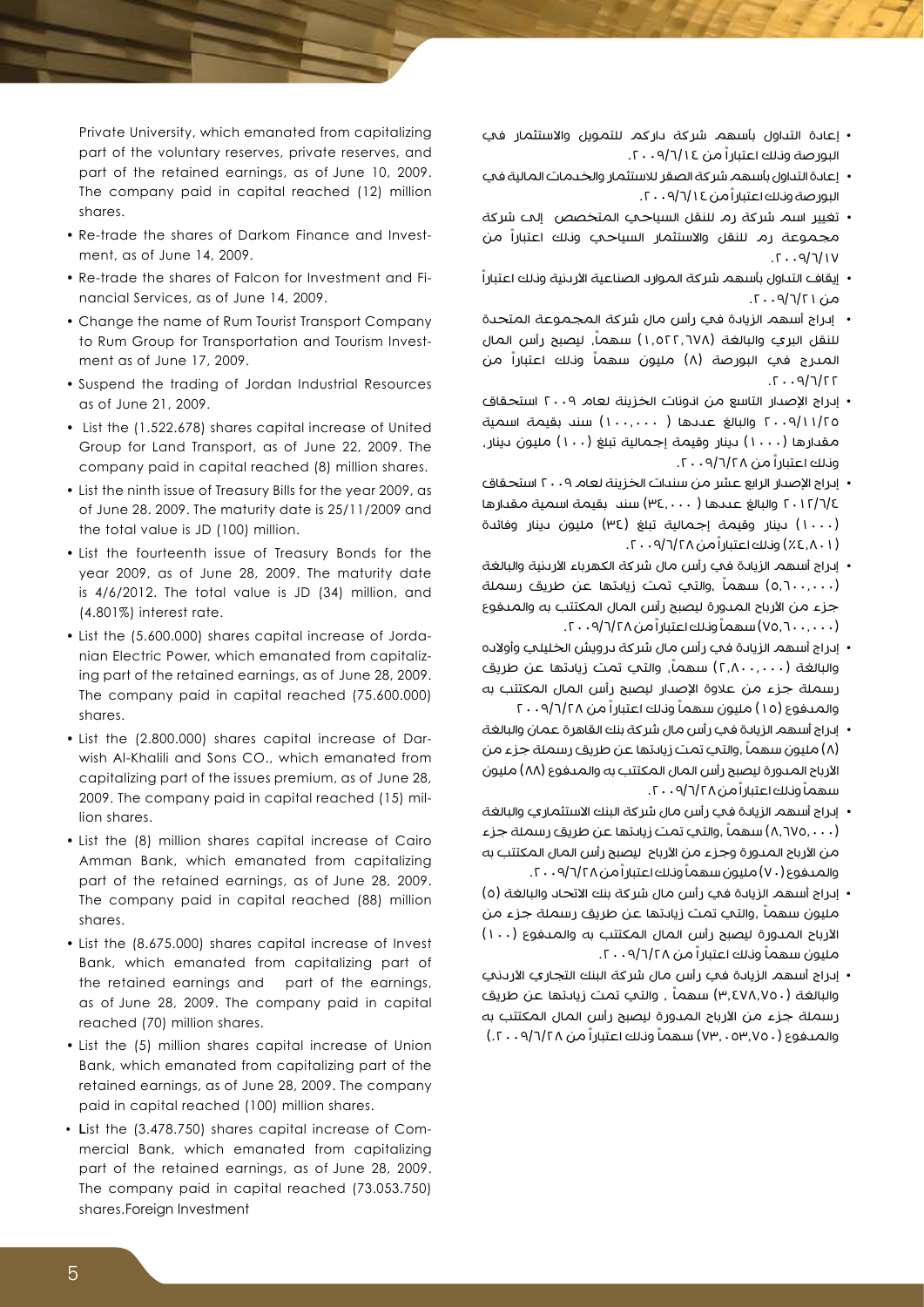#### الاستثمـار الأجنبي

#### **Foreign Investment**

- The value of shares purchased by Non-Jordanians in June equaled JD (212.3) million, (81.4%) of which were purchased by Arabs.
- The value of shares sold by Non-Jordanians was JD  $(205.9)$  million,  $(85.6\%)$  of which were sold by Arabs.
- During this month, net Non-Jordanian investments showed a positive balance of JD (6.3) million.
- By the end of June, shares owned by non-Jordanians represented (49.1%) of ASE market capitalization, (34%) of which are owned by Arab investors and (15.1%) by Non-Arabs.
- بلغت قيمة الأسهم المشتراة من قبل غير الأردنيين خلال شهر حزيران (٢١٢,٣) مليون دينار،منها (٨١,٤/ لمستثمرين عرب.
- بلغت قيمة الأسهم المباعة من قبل غير الأردنيين (٢٠٥.٩) مليون دينار، منها (٨٥,٦٪) تم بيعها من قبل مستثمرين عرب.
- بلغ صافي استثمار غير الأردنيين خلال هذا الشهر (٦,٣) مليون دينار .
- شكلت الأسهم المملوكة من قبل غير الأردنيين (٤٩,١٪) من القيمة السوقية للبورصة في نهاية حزيران، منها (٣٤٪) لمستثمرين عرب، و(١٥,١١٪) لغير العرب.

#### الشركات العشر الأكثر ارتفاعاً في أسعار أسهمها **TOP TEN PERFORMERS**

| <b>COMPANY'S NAME</b>                          | $(%)^*$ | الإغلاق<br>Closing | اســـــــــــم الشـــــركـــــــة       |
|------------------------------------------------|---------|--------------------|-----------------------------------------|
| KAFA' A FOR FINANCIAL & ECONOMICAL INVESTMENTS | 59.2    | 1.91               | الكفاءة للاستثمارات المالية والاقتصادية |
| WINTER VALLEY TOURISM INVESTMENT               | 51.3    | 1.15               | وادي الشتا للاستثمارات السياحية         |
| ALISRAA FOR ISLAMIC FINANCE AND INVESTMENT     | 32.0    | 0.99               | الإسراء للاستثمار والتمويل الإسلامي     |
| JORDAN PROJECTS FOR TOURISM DEVELOPMENT        | 29.4    | 6.08               | الأردن لتطوير المشاريع السياحية         |
| AMOUN INTERNATIONAL FOR INVESTMENTS            | 27.7    | 1.29               | عمون الدولية للاستثمارات المتعددة       |
| AL-SHARQ INVESTMENTS PROJECTS (HOLDING)        | 23.3    | 2.65               | الشرق للمشاريع الاستثمارية              |
| AWTAD FOR FINANCIAL & REAL ESTATE INVESTMENT   | 22.6    | 1.30               | أوتاد للاستثمارات المالية والعقارية     |
| AL BARAKAH TAKAFUL                             | 18.5    | 2.37               | البركة للتكافل                          |
| <b>JORDAN CERAMIC INDUSTRIES</b>               | 18.0    | 0.59               | مصانع الخزف الاردنية                    |
| AL-ZARQA EDUCATIONAL & INVESTMENT *            | 16.2    | 2.58               | الزرقاء للتعليم والاستثمار *            |

\*تم احتساب التغير في سعر سهم الشركة مع الأخذ بعين الاعتبار الزيادة في رأسمال الشركة التي تمت عن طريق الأسهم المجانية.

\*The change in company's price was calculated taking into consideration the capital increase through stock dividends.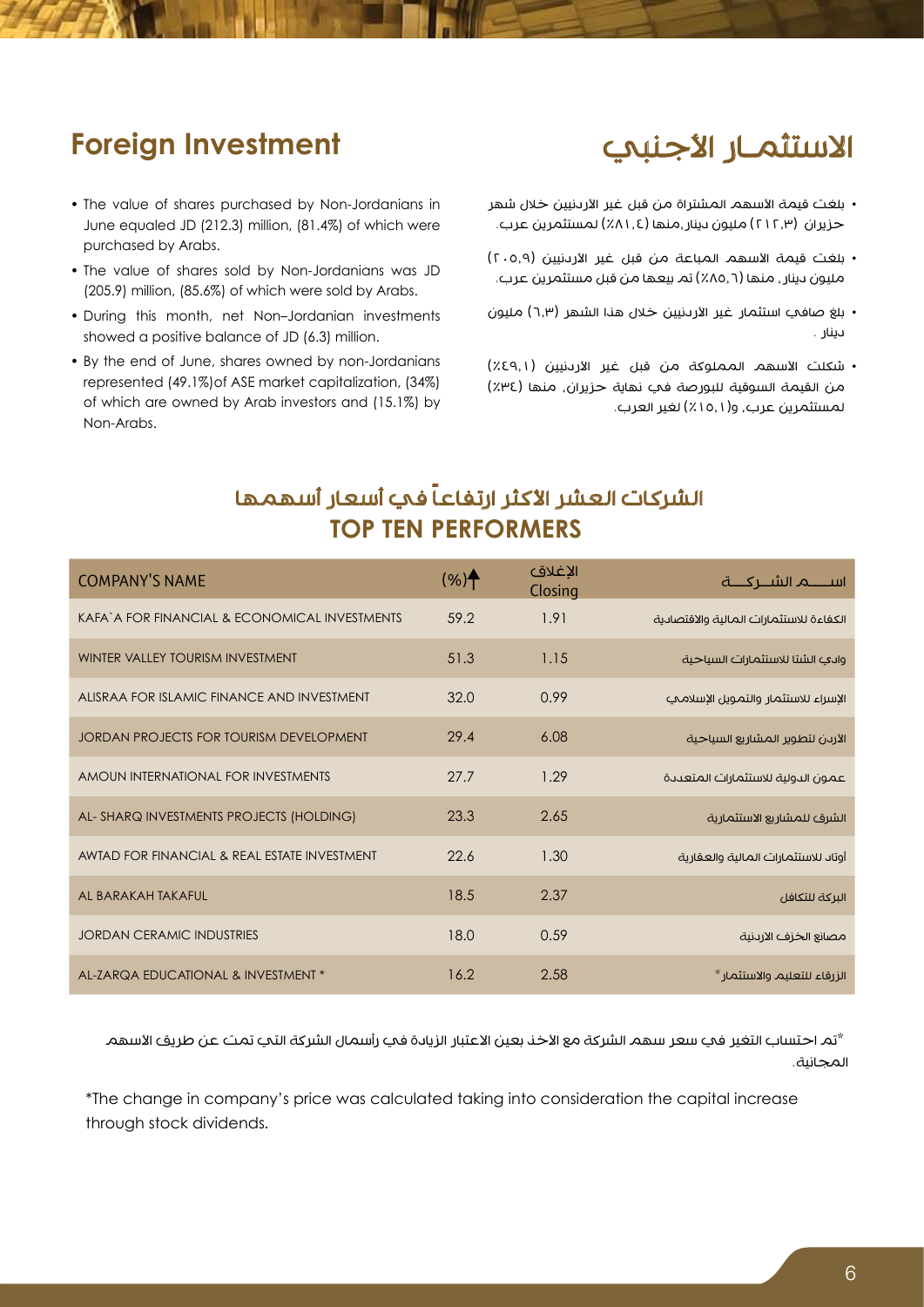#### الشركات العشر الأكثر انخفاضاً في أسعار أسهمها **WORST TEN PERFORMERS**

| <b>COMPANY'S NAME</b>                                 | (%)  | الإغلاق<br>Closing |                                              |
|-------------------------------------------------------|------|--------------------|----------------------------------------------|
| INTERNATIONAL BROKERAGE & FINANCIAL MARKETS           | 38.5 | 0.67               | العالمية للوساطة والأسواق المالية            |
| <b>FALCON FOR INVESTMENT &amp; FINANCIAL SERVICES</b> | 37.2 | 2.84               | الصقر للاستثمار والخدمات المالية             |
| <b>BINDAR TRADING &amp; INVESTMENT</b>                | 35.2 | 2.12               | بندار للتجارة والاستثمار                     |
| ARAB REAL ESTATE DEVELOPMENT                          | 35.0 | 0.78               | العرب للتنمية العقارية                       |
| <b>TUHAMA FOR FINANCIAL INVESTMENTS</b>               | 31.6 | 0.91               | تهامة للاستثمارات المالية                    |
| <b>BATON FOR BLOCKS AND INTERLOCKING TILES</b>        | 29.9 | 0.68               | باطون لصناعة الطوب والبلاط المتداخل          |
| ARAB FAST INVESTMENT                                  | 27.5 | 1.29               | الشرق العربي للاستثمارات المالية والاقتصادية |
| <b>MASAFAT FOR SPECIALISED TRANSPORT</b>              | 27.3 | 0.72               | مسافات للنقل المتخصص                         |
| <b>JORDAN FRENCH INSURANCE</b>                        | 27.0 | 1.16               | الأرىنية الفرنسية للتامين                    |
| <b>GENERAL INVESTMENT</b>                             | 26.3 | 4.20               | الاستثمارات العامة                           |

#### **Price Earning Ratio**

The ratio of earnings multiplier is very important when assessing the value of shares, and its one of the popular financial ratios used in financial markets, and it's calculated by dividing the share price over the last twelve months or fiscal year earnings per share EPS. The unit of measure is the (Time), it shows the amount of money which the investor is willing to pay for one Dinar of the company's profits, and it also indicate how long the investor needs to recover the value of its investment.

The reasons to rely on this ratio in the financial markets Is that it is easy to calculate and available for most Stocks. It can be used to compare between shares, it is also used as an indication of whether stocks prices were priced over or under their fair value (intrinsic value). But what are the appropriate value and the benchmark for this ratio? Some believe that it should be 12 times or 13 times or 14 times, meaning that the shares which they have a ratio value less than the standard prices are lower than their fair value *lintrinsic* value), and shares that have a ratio of these have the higher value of the highest attainable standard of living be value. But in fact there are no specific criteria for a permanent and stable, standard for this ratio of the sector to which it belongs, or with the market rate, taking into account the circumstances of the particular market and the economy in general. Under the current circumstances in which the market declines in

#### نسبة مضاعف السعر

إن نسبة مضاعف سعر السهم نسبة هامة جداً يتم االعتماد عليها عند تقييم الأسهم وتسمح أيضا بالمضاعف أو مكرر الأرباح، وتعتبر من أشهر النسب المالية المستخدمة في الأسواق المالية، ويتم احتسابها بقسمة سعر السهم في السوق على ربح السهم الواحد لآخر سنة مالية أو ربح السهم لآخر ١٢ شهر. ووحدة القياس لهذه النسبة هي المرة. وتدل هذه النسبة على المبلغ الذي يكون المستثمر على استعداد أن يدفعه للحصول على دينار واحد من أرباح الشركة، وتدل كذلك على المدة التي سيستغرقها المستثمر السترداد قيمة استثماره.

يتم الاعتماد علم هذه النسبة بشكل كبير في الأسواق المالية كونها سهلة الاحتساب ومتوفرة لمعظم الأسهم. يمكن استخدام هذه النسبة للمقارنة بين األسهم، كما تستخدم كدلالة لمعرفة إذا كانت أسعار الأسهم مقيمة بأعلم أو بأقل من قيمتها الحقيقية. ولكن ما هي القيمة المناسبة والمعيارية لهذه النسبة؟ يرى البعض أنها يجب أن تكون 12 مرة أو 13 مرة أو ١٤ مرة، أي أن الأسهم التي تكون هنه النسبة لها أقل من القيمة المعيارية تكون أسعارها اقل من قيمتها الحقيقية، وأن األسهم التي تكون لها هذه النسبة لها أكبر من القيمة المعيارية تكون مقيمة بأعلم من قيمتها. ولكن في الواقع لا يوجد رقم ً لهذه النسبة وإنما يتم مقارنتها مع معياري محدد وثابت دائما نسبة القطاع الذي تنتمي إليه أو مع معدل السوق مع مراعاة الظروف التي يمر بها السوق بشكل خاص والاقتصاد بشكل عام. ففي ظل الظروف الحالية التي تعاني فيها الأسواق من